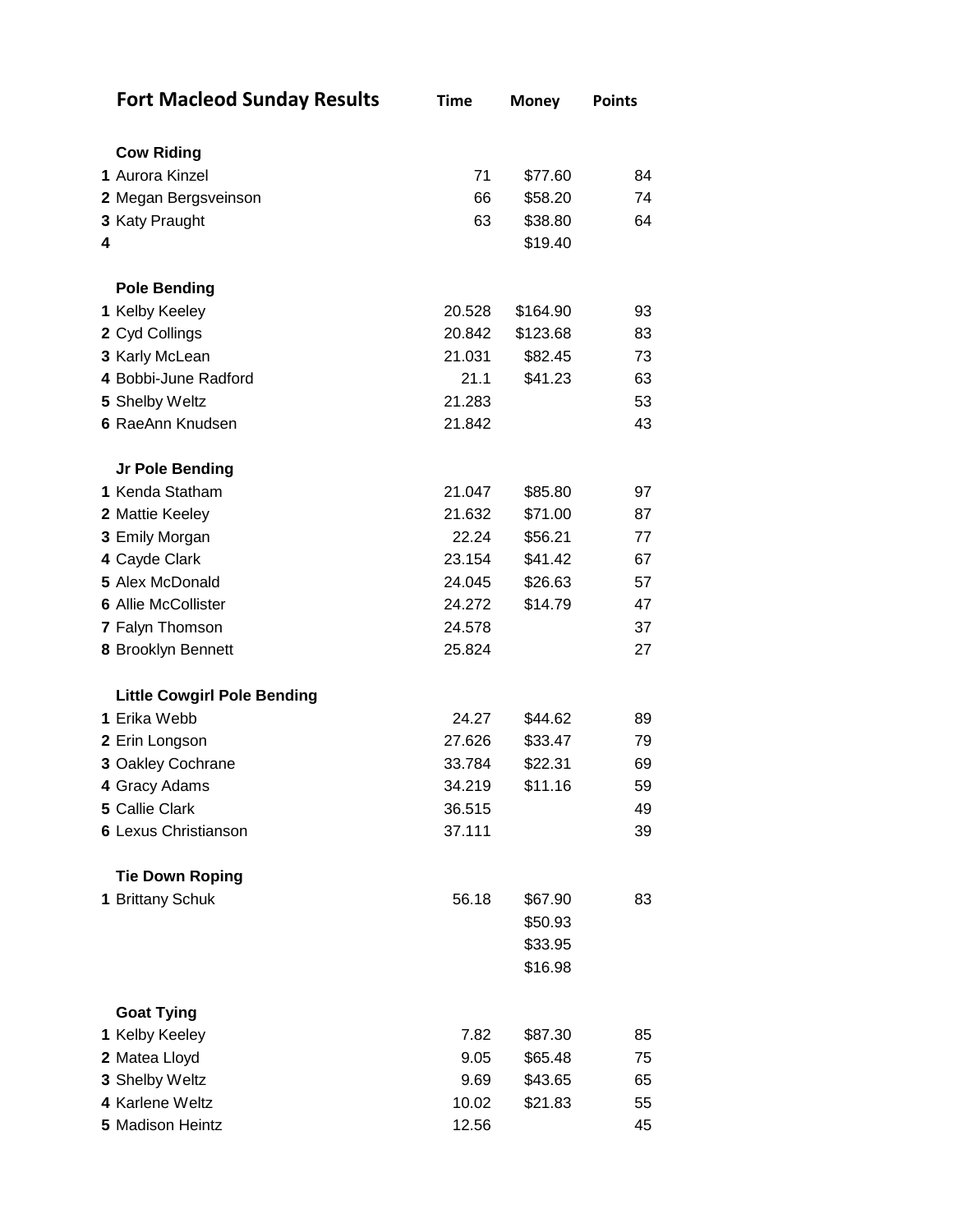| Jr Goat Tying                    |                  |          |          |  |
|----------------------------------|------------------|----------|----------|--|
| 1 Kenda Statham                  | 8.34             | \$73.14  | 94       |  |
| 2 Lakota Bowers                  | 9.11             | \$60.53  | 84       |  |
| 3 Alex McDonald                  | 9.84             | \$47.92  | 74       |  |
| 4 Brooke Baehl                   | 11.31            | \$35.31  | 64       |  |
| 5 Falyn Thomson                  | 12.88            | \$22.70  | 54       |  |
| 6 Faythe Bergen                  | 12.99            | \$12.61  | 44       |  |
| 7 Emma Longson                   | 13.25            |          | 34       |  |
| 8 Desi Ray Bergen                | 13.77            |          | 24       |  |
| <b>Team Roping</b>               |                  |          |          |  |
| 1 Kathie McLean / Karly McLean   | 11.09            | \$147.68 | 97       |  |
| 2 Skyler Mantler / Rose Lang     | 12.29            | \$122.22 | 87       |  |
| 3 Skyler Mantler / Karly McLean  | 12.54            | \$96.76  | 77       |  |
| 4 Danita Harrish / Brenda Knight | 13.09            | \$71.30  | 67       |  |
|                                  |                  | \$45.83  |          |  |
|                                  |                  | \$25.46  |          |  |
|                                  |                  |          |          |  |
| <b>Barrel Racing</b>             |                  |          |          |  |
| 1 Bobbi-June Radford             | 15.274           | \$182.85 | 102      |  |
| 2 Shelby Weltz                   | 15.362           | \$151.32 | 92       |  |
| 3 Jolayne Collings               | 15.404           | \$119.80 | 82       |  |
| 4 Karly McLean                   | 15.406           | \$88.27  | 72       |  |
| 5 Skyler Mantler                 | 15.414           | \$56.75  | 62       |  |
| <b>6 Marina Eckert</b>           | 15.422           | \$31.53  | 52       |  |
| 7 Rose Perozak                   | 15.482           |          | 42       |  |
| 8 Cyd Collings                   | 15.596           |          | 32       |  |
| Jr Barrel Racing                 |                  |          |          |  |
| 1 Faythe Bergen                  | 15.429           | \$77.36  | 95       |  |
| 2 Allie McCollister              | 15.596           | \$64.02  | 85       |  |
| 3 Mattie Keeley                  | 15.731           | \$50.68  | 75       |  |
| 4 Emma Webb                      | 15.859           | \$37.35  | 65       |  |
| 5 Emily Morgan                   | 16.038           | \$24.01  | 55       |  |
| 6 Alex McDonald                  | 16.078           | \$13.34  | 45       |  |
| 7 Brooke Baehl<br>8 Lexi Kathol  | 16.124<br>16.188 |          | 35<br>25 |  |